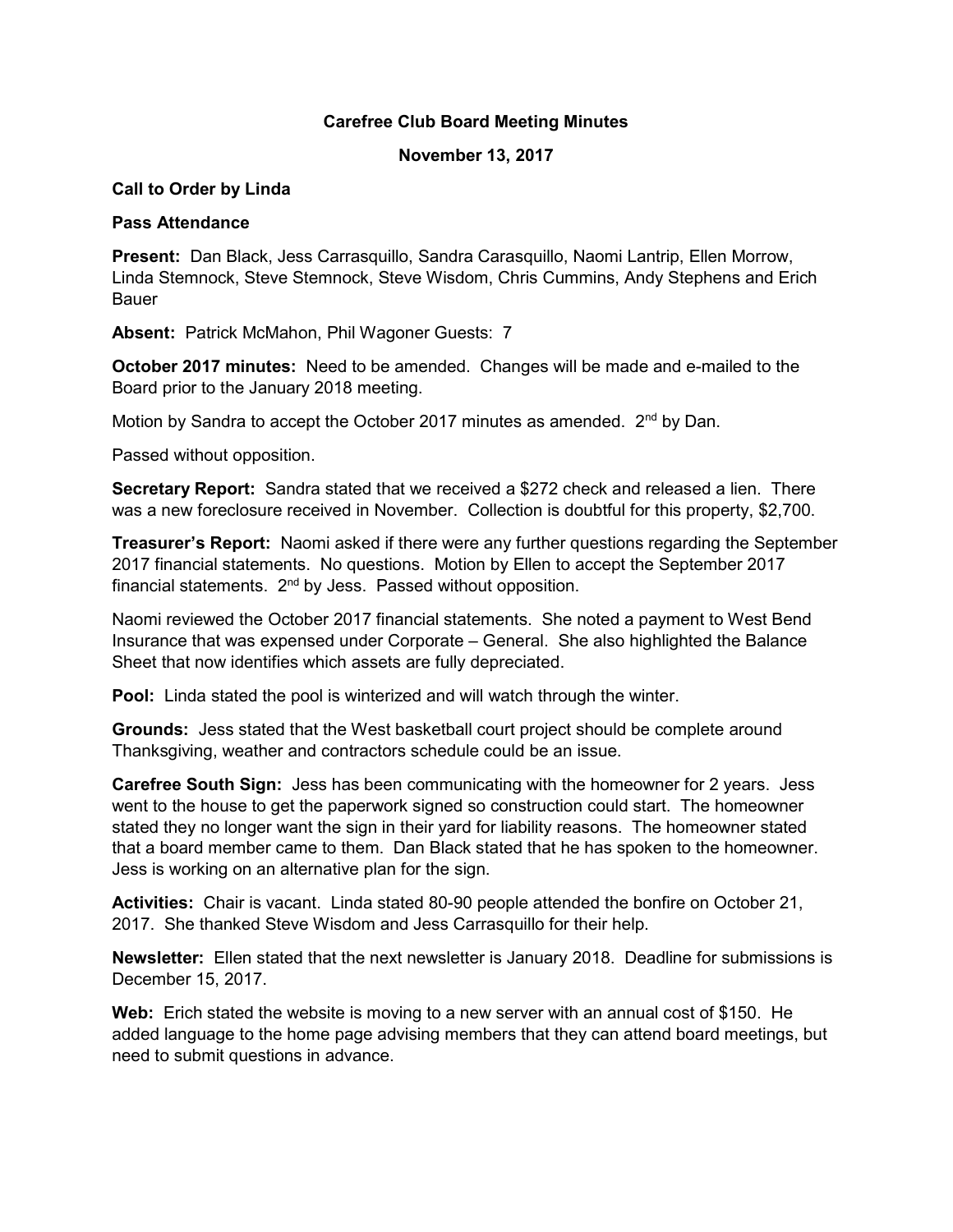Erich is working on an electronic payment option for annual assessments. Sandra pointed out that we need the pool form to process passes. Erich stated that this option would have a validation process and will check into submitting the pool form information electronically. Another concern with accepting electronic payments would be the fees.

Clubhouse: Steve stated that the clubhouse earned \$722 in October. December is booked, but people are still inquiring about renting.

Steve purchased the new tables at a cost of \$1,158. Bret Robinson helped pick up the tables. Phil Rizzi and Pat Jones helped assemble. Steve thanked them for their help.

Steve also had the furnace tuned up and downspouts installed.

Swim team: Erich stated that they received a small sponsorship check. Nothing else is new.

## Old business:

January – July 2017 minutes were reviewed by the ad hoc committee. Minor corrections were made and e-mailed to the Board prior to the November meeting. The Board decided to vote on each month's revised minutes for approval.

January 2017: Motion to accept the revised minutes by Ellen and seconded by Naomi. Passed without opposition.

February 2017: Motion to accept the revised minutes by Sandra and seconded by Andy. Passed without opposition.

March 2017: Motion to accept the revised minutes by Steve Wisdom and seconded by Naomi. Passed without opposition.

April 2017: Motion to accept the revised minutes by Naomi and seconded by Erich.

Yes to accept April 2017 minutes as revised: Jess, Sandra, Naomi, Ellen, Linda, Steve S, Steve W, Chris, Andy and Erich

No to accept April 2017 minutes as revised: Dan

May 2017: Motion to accept the revised minutes by Jess and seconded by Ellen. Passed without opposition.

June 2017: Motion to accept the revised minutes by Naomi and seconded by Sandra. Passed without opposition.

July 2017: Motion to accept the revised minutes by Chris and seconded by Erich. Passed without opposition.

## New Business:

2018 Budget: Naomi e-mailed the budget prior to the meeting. This budget reduced Activities by \$500. Linda lobbied to reinstate the Activities budget to \$3,500. Steve W. volunteered \$500 from the Clubhouse budget to Activities.

Erich indicated that the Web budget was originally \$300, and now has been eliminated. He requested the Web budget to be \$500 and the money can come from Swim Team.